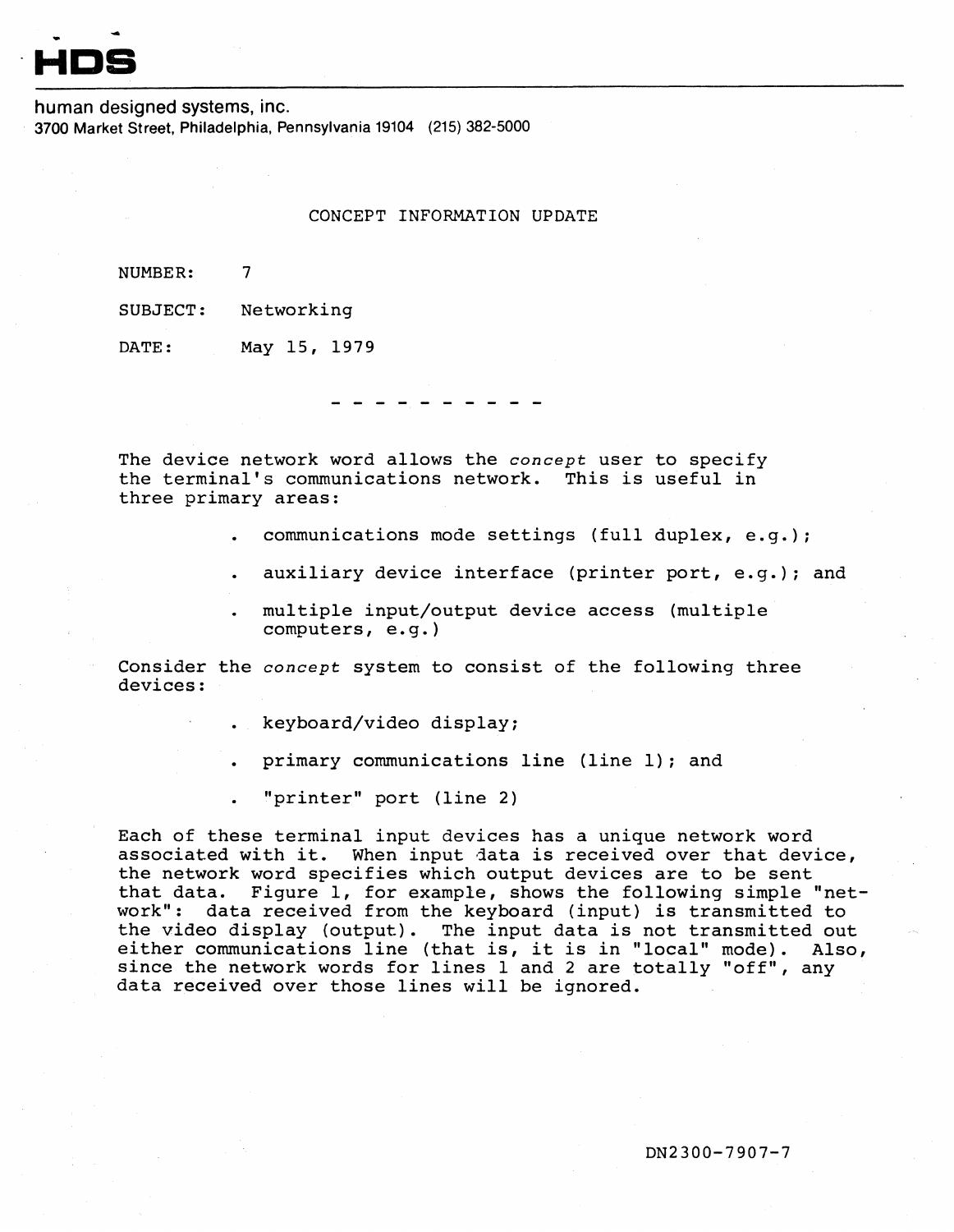LINE 2 DISPURY LINE 2 LINK 1 LINK<sub>2</sub>

I



LINE 1 **DISPLAY** | LINE 1

LINE 1

LINE 2

# INPUT DEVICE NETWORK WORD<sup>(\*)</sup> OUTPUT DEVICE

## NETWORK SAMPLE

# FIGURE 1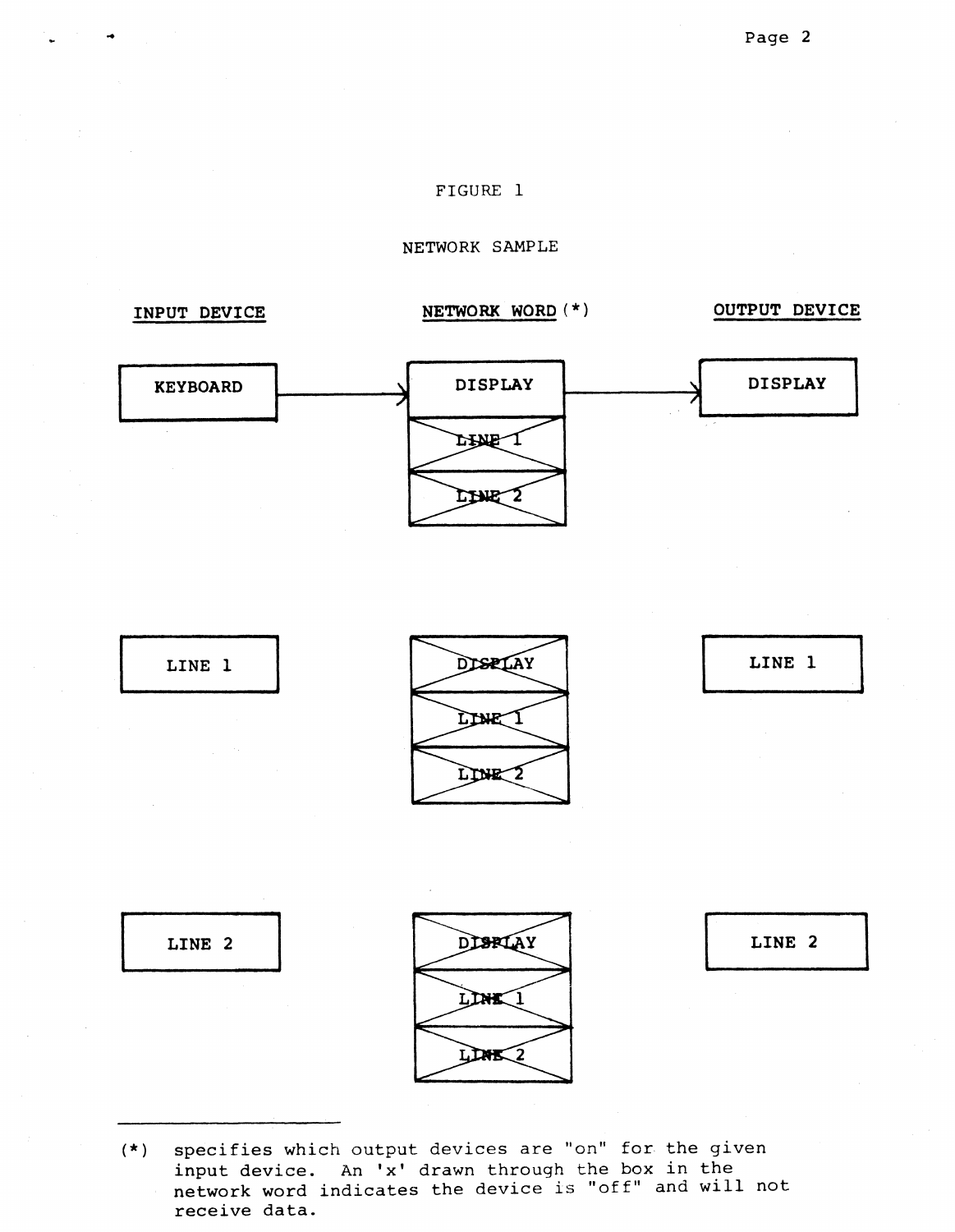Figure 1 is, of course, a very simple example. In the remainder of this update we will show how the network word is used as the key mechanism for implementing a number of important terminal applications.

## Communications Mode Settings

The following primary line (line 1) communications mode settings are implemented through the network word:

- Remote/local mode;
- Half/full duplex; and
- Block/character mode.

Using the multi-code sequence to change the above modes actually changes the required device network words.

The default keyboard network words for these modes are shown in Appendix D of the Reference Manual (Also, please refer to Section III for the definitions of these modes). The following figures present the network words for the various mode setting combinations. Since these modes apply only to the primary line the line 2 network word is not affected:

- Local mode (Figure 2): Data typed on the keyboard<br>is displayed and all line 1 data is ignored. Half/ is displayed and all line 1 data is ignored. full duplex and block/character mode do not apply since the terminal is not in remote mode.
- Remote/Block mode (Figure 3): Data typed on the keyboard is displayed, as well as data received over line 1. Keyboard data is not sent to line 1 as it is typed (block mode). Since data is always displayed as it is typed, the half/full duplex modes are identical. Data will be sent out to line 1 only when one of the block transmission functions is executed.
- Remote/half duplex/character mode (Figure 4): Data typed on the keyboard is displayed (half duplex "echo") and sent directly to line 1 (remote character mode). Data received over line 1 is also sent to the video display.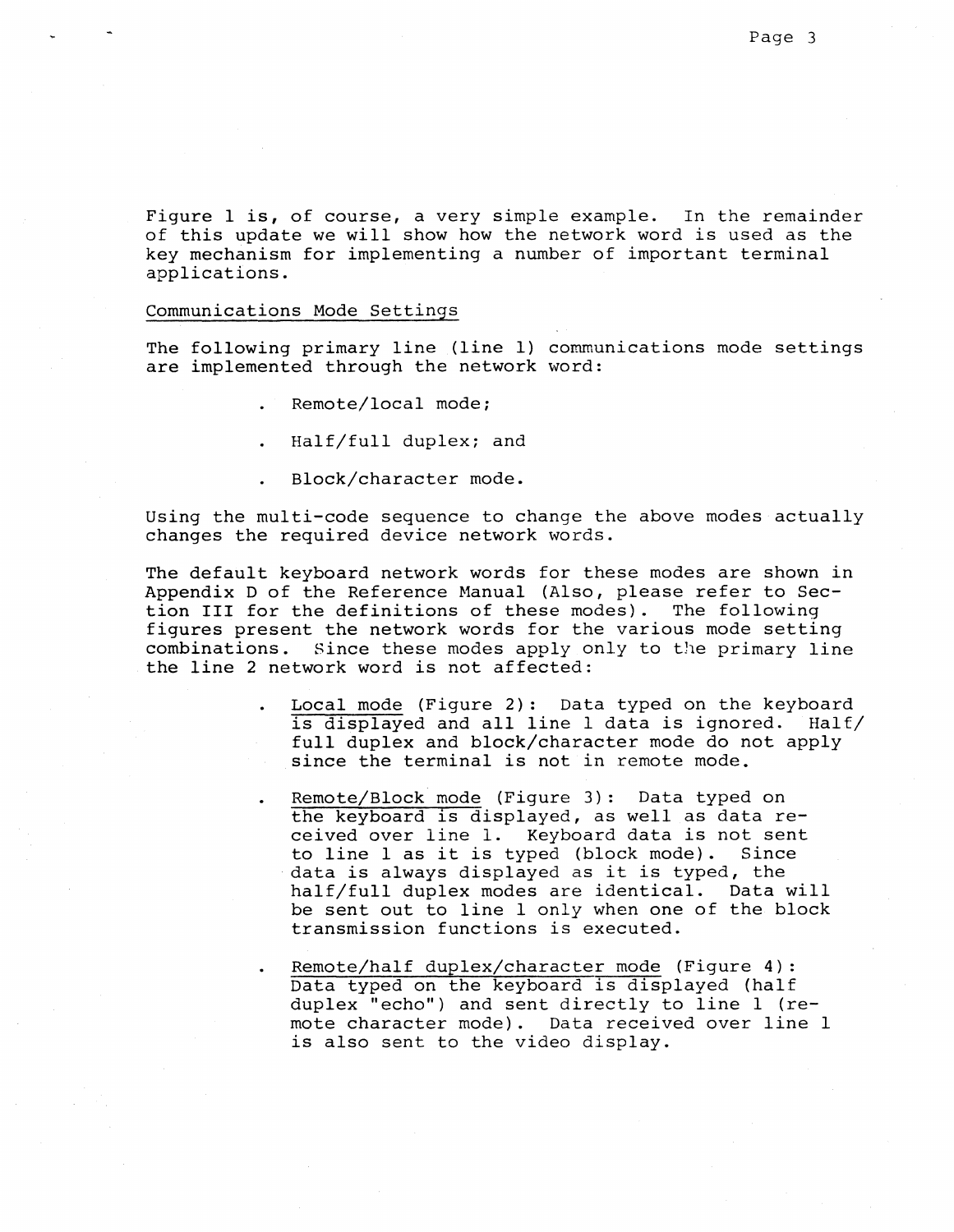LOCAL MODE

**INPUT DEVICE** 

# **NETWORK WORD**

**OUTPUT DEVICE** 



**LINE 1** 



**LINE 1** I

**LINE 2** 



**LINE 2**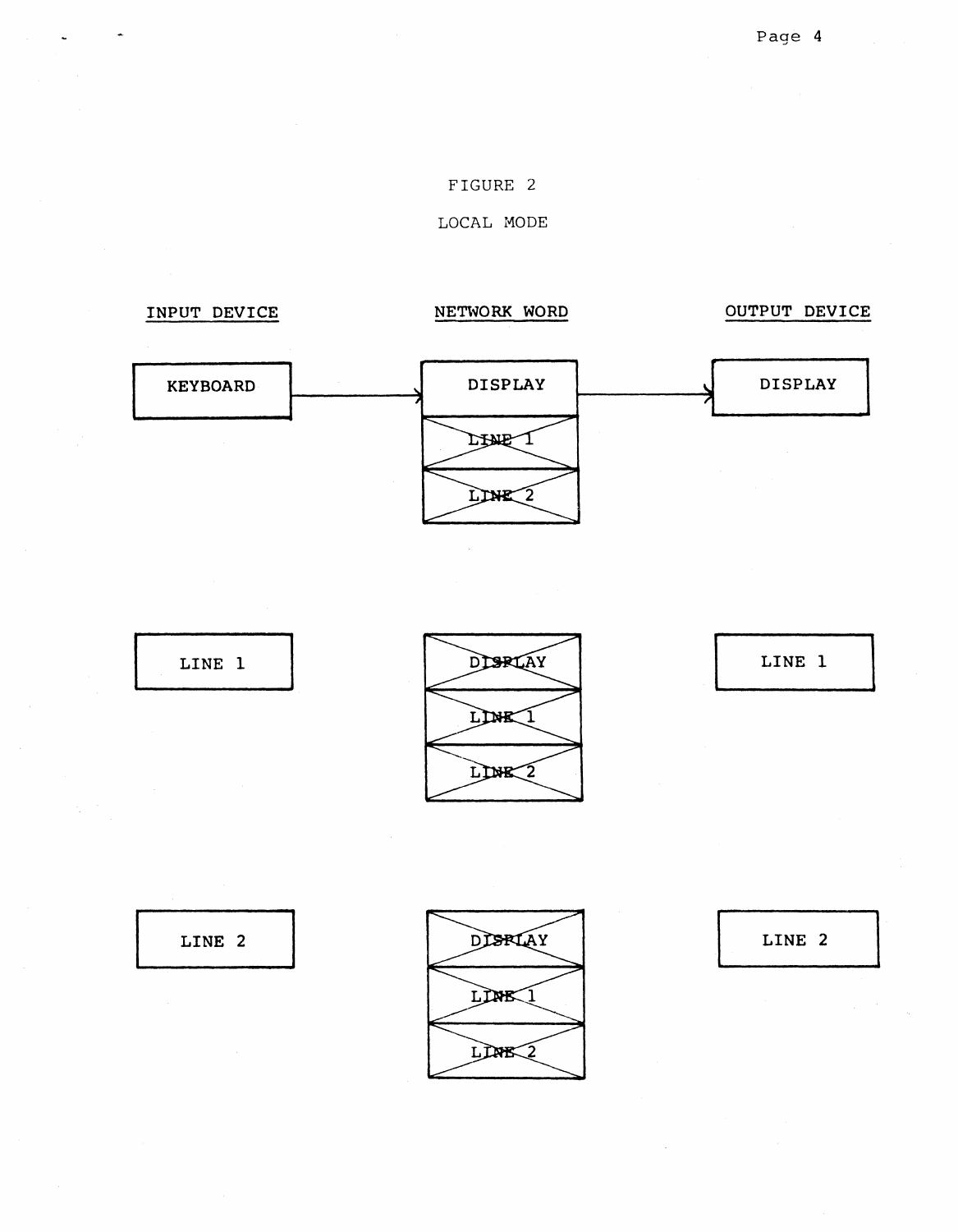

# REMOTE/BLOCK MODE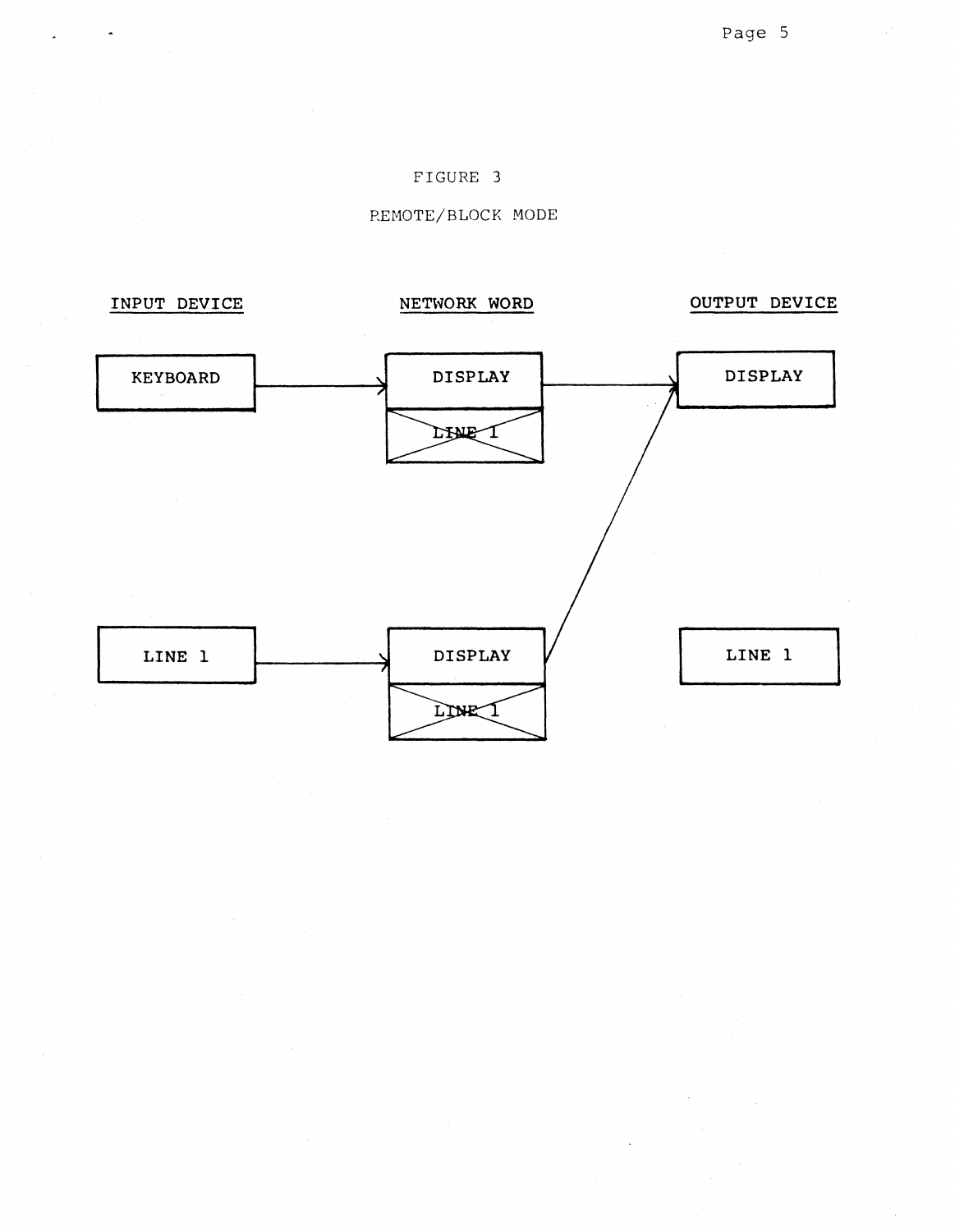

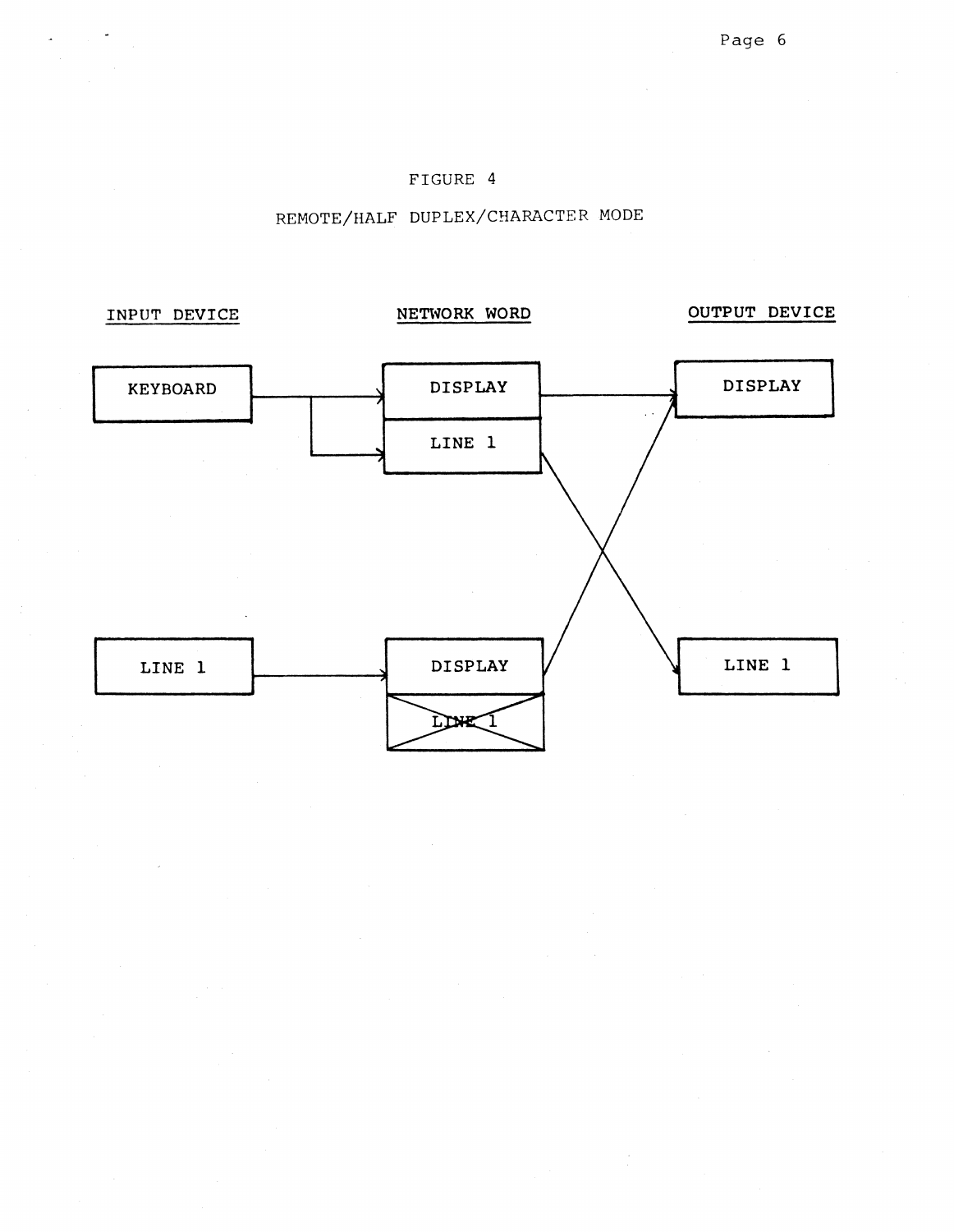Remote/full duplex/character mode (Figure 5): Data typed on the keyboard is sent to line 1, but not displayed directly by the terminal (full duplex). Data received over line 1 is sent to the video display.

#### Auxiliary Device Interface

Line 2 is often used as an auxiliary port to provide direct interface with a printer or tape unit. The printer, for example, is typically used in one of three ways:

- Data Logging: As data is sent to the display (by the keyboard or line  $l$ ), it is also sent to the printer. Assuming the terminal is in remote/half duplex/character mode (see Figure 4), Figure 6 shows the networking to accomplish the above. This is effected at the keyboard by depressing the control and PRINT keys together (Attach Printer).
- Remote Printing: The host computer (line 1) wishes to print data directly on the printer, without echoing the data on the video display. Figure 7<br>shows this network. (This example turns the key-(This example turns the keyboard "off" during the printing sequence)
- Local Copy: Data on the video display is copied locally on the printer, using the PRINT key. This function does not use the network word, since data is being transferred from display memory to line 2, and not from input devices to output devices as it is received.

### Multiple Input/Output Device Access

The previous examples have either not dealt directly with line 2 or assumed it was a uni-directional (output only) port to a printer. However, it is fully bi-directional and allows the *concept* user to easily access two I/O devices (simultaneous access of multiple computers, for example). The following is an example of how networking is used to provide multiple computer access.

Assume we have the following requirements and restrictions:

- Two-port terminal (lines 1 and 2);
- Multiple-page terminal;
- Line 1 will communicate in half duplex;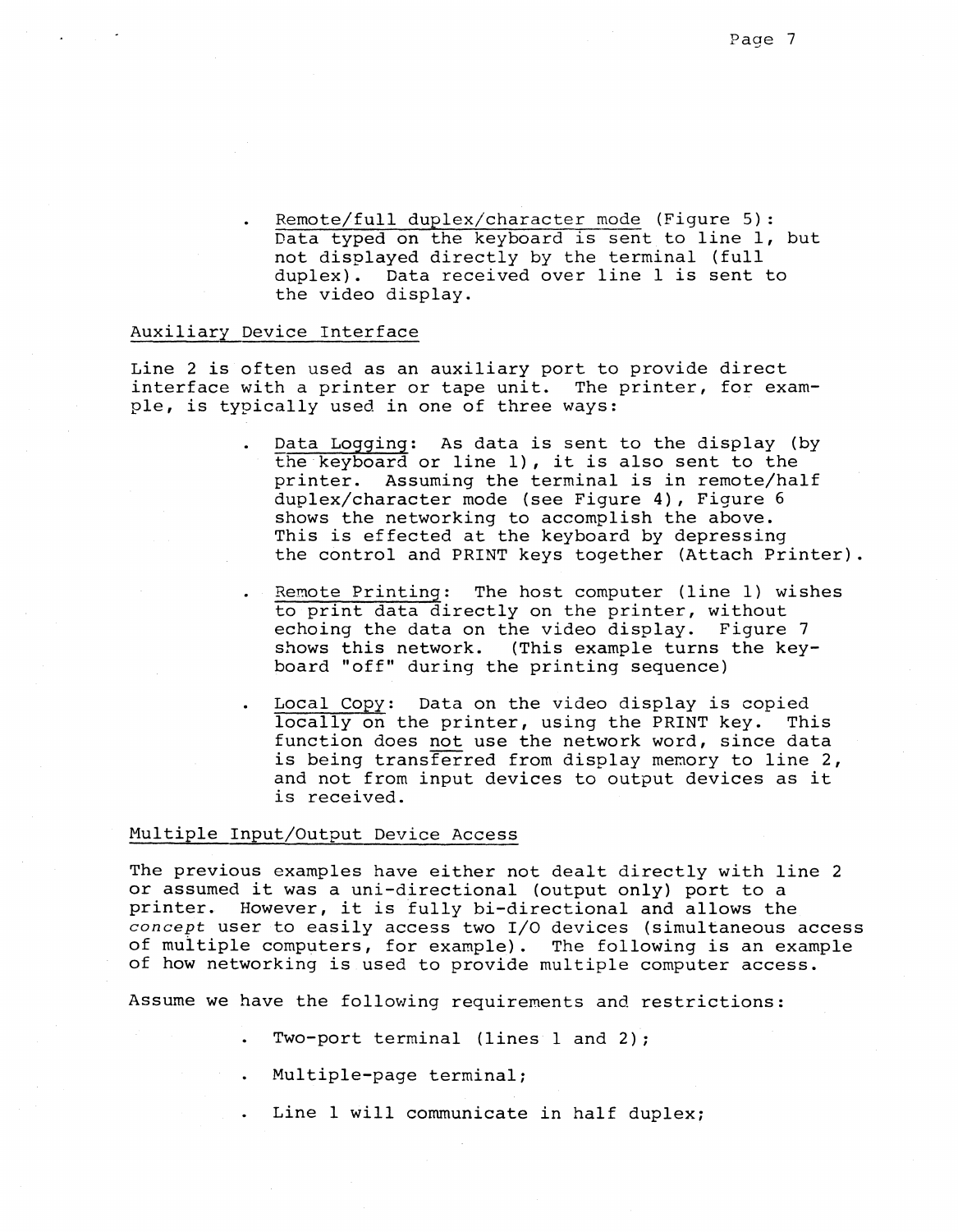# REMOTE/FULL DUPLEX/CHARACTER HODE

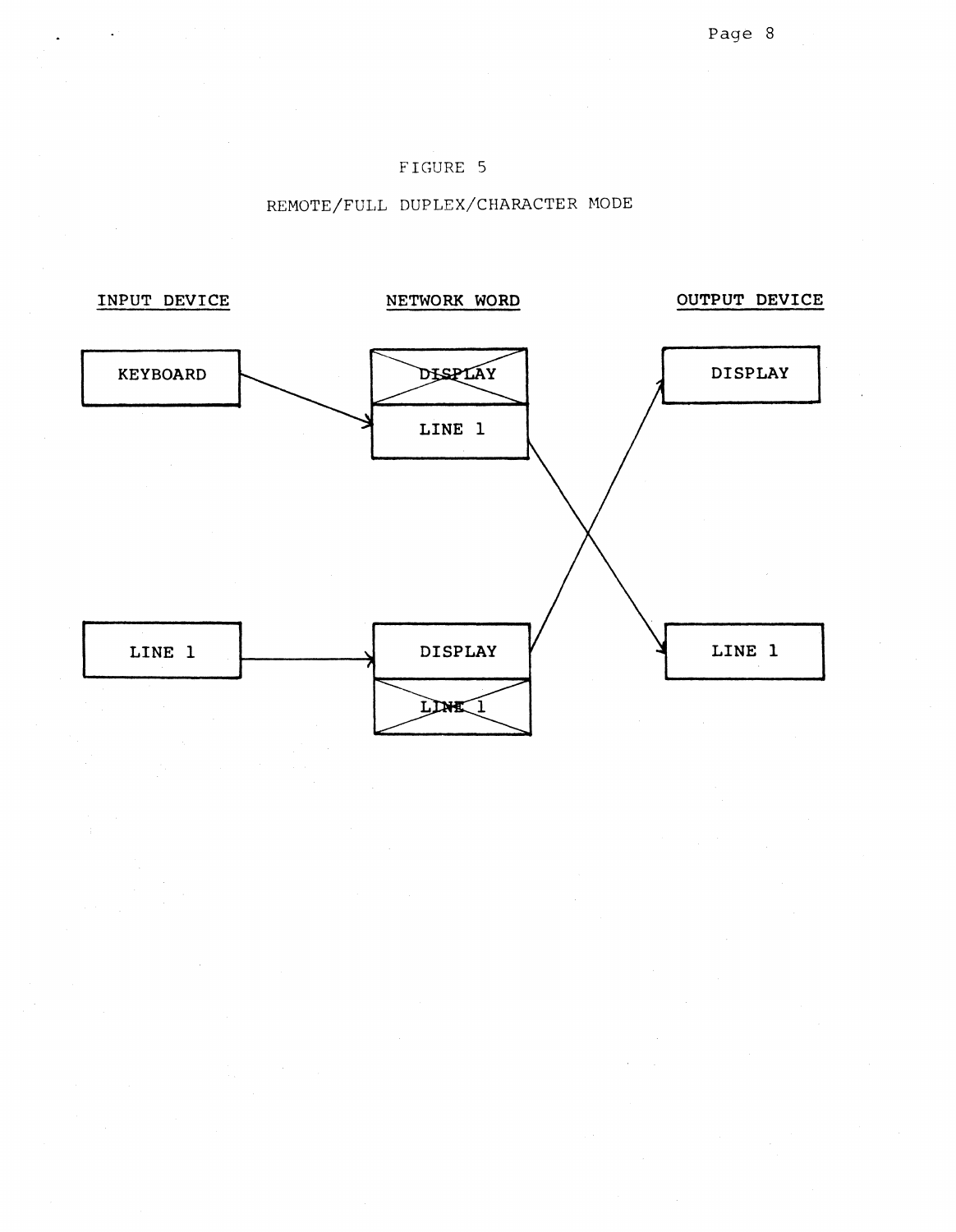DATA LOGGING(\*)

![](_page_8_Figure_3.jpeg)

(\*) single line represents "normal" network. Double line represents additional networking to implement data logging.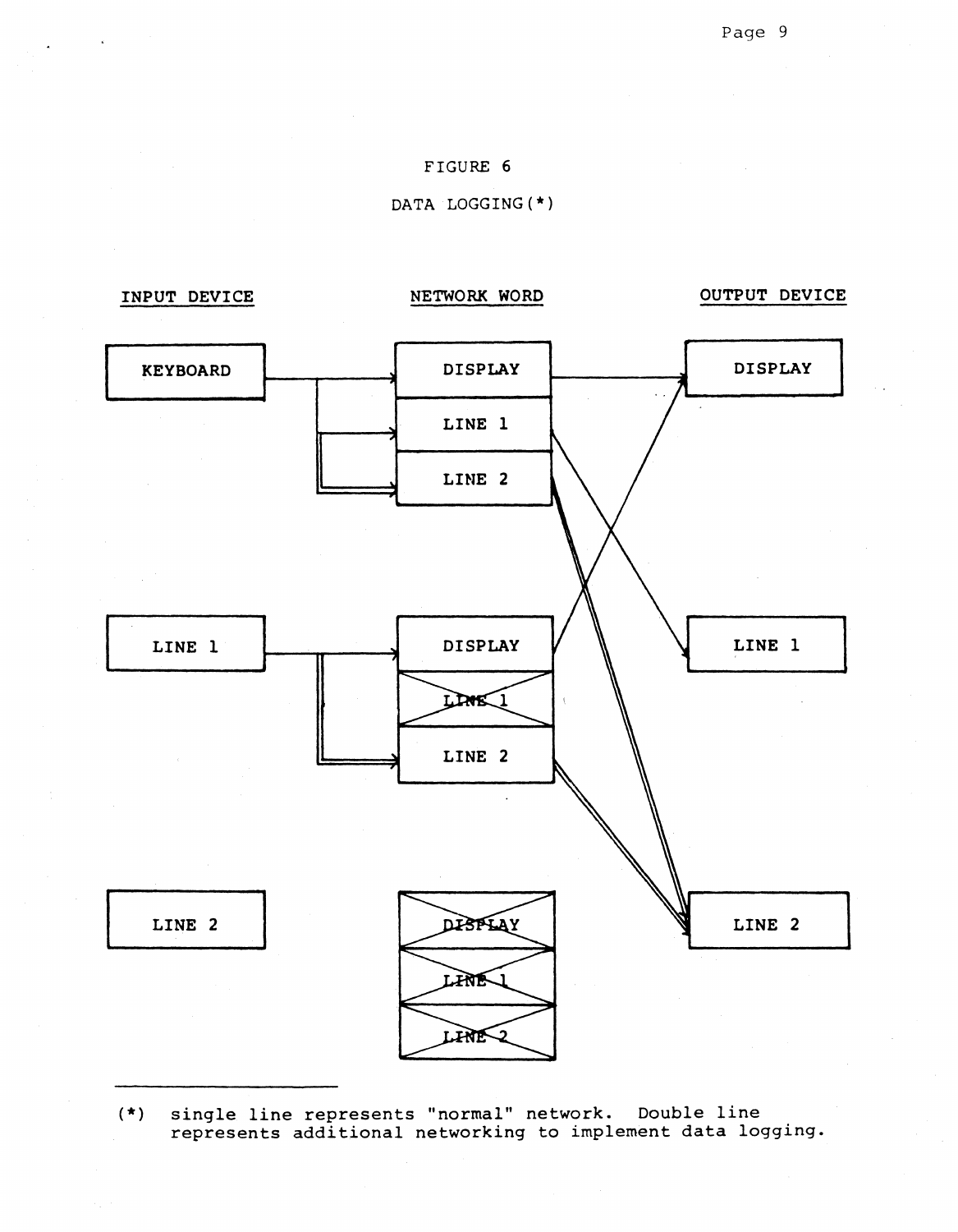![](_page_9_Figure_0.jpeg)

**KEYBOARD** 

DISRIAY LINE

I **DISPLAY** 

**INPUT DEVICE** 

# NETWORK WORD

**OUTPUT DEVICE** 

REMOTE PRINTING

FIGURE 7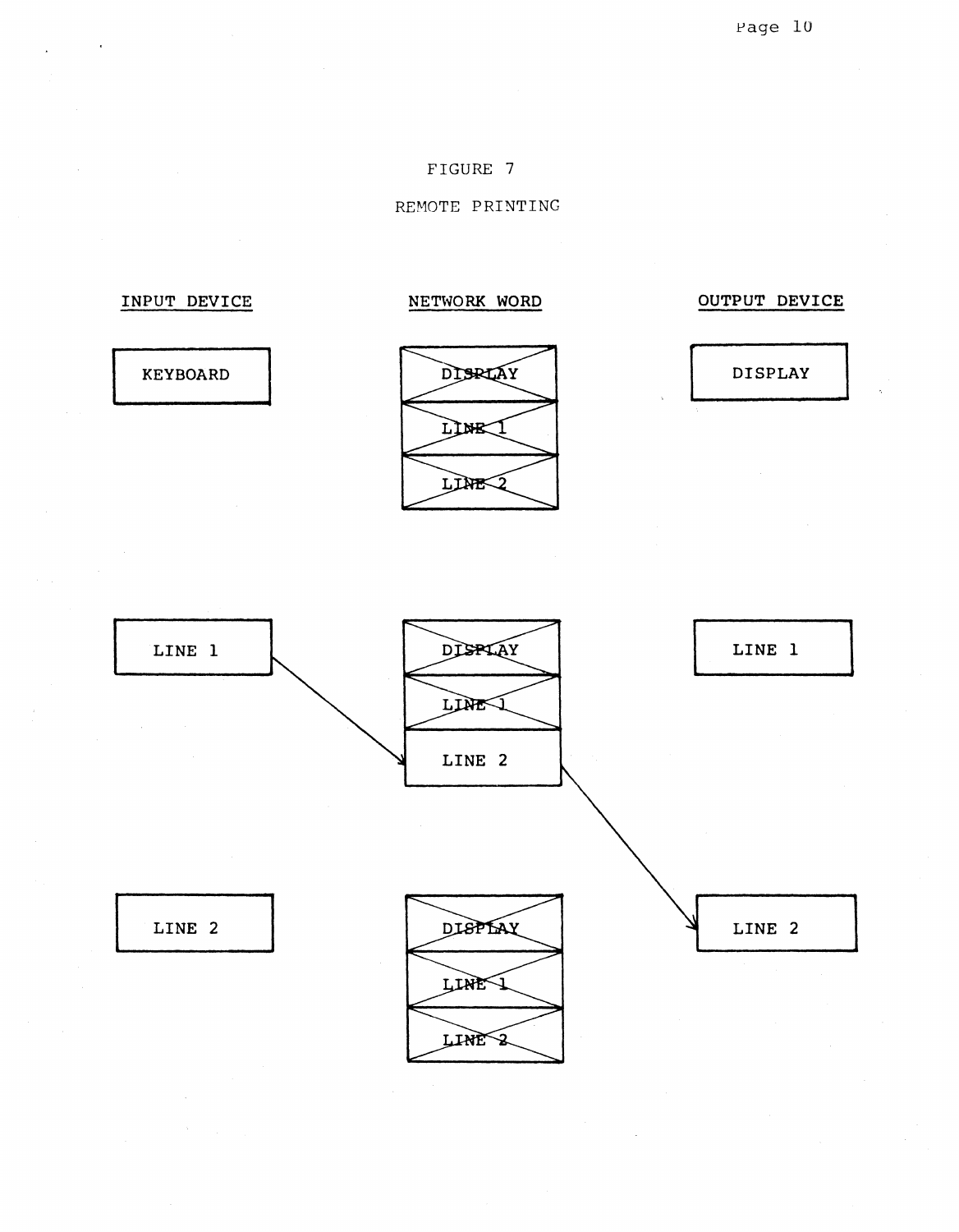- Line 2 will communicate in full duplex; and
- Access will be simultaneous; that is, while interacting with line 1, line 2 could be sending additional data to the terminal.

Note that line 2 of the terminal is normally wired to provide output to a printer. This means that the printer must provide request/clear to send (pins 4 and 5) and transmitted/received data are on pins 3 and 2, respectively (see Appendix E of the Reference Manual). Therefore, in most cases, the following changes must be made to the line 2 connectors to communicate with most computers:

- Jumper pins 4 and 5; and
- Reverse pins 2 and 3.

Figure 8 presents the overall configuration assumed. Basically, line 1 will interface with the user on page 1, and line 2 will interface on page 2. Figures 9 and 10 show respectively the required network words for line 1 access (half duplex) and line 2 access (full duplex). Note that both lines always are networked to the display (that is, access is simultaneous), and the keyboard network word alternates between lines 1 and 2.

Figure 11 shows the multi-code sequences used. This sequence will program function key F1 to communicate with line 1, with a window equal to the first page. Similarly, key F2 will access line 2 in the second page. In both cases, the following basic sequence occurs:

- The line is tied to the keyboard window;
- The keyboard window (and hence the line) is defined to be the first or second page;
- The other line is untied from the keyboard window and its window defined to be the other page; and
- The output network for the keyboard is set to be the display and line 1 (line 1, half duplex) or just line 2 (line 2, full duplex).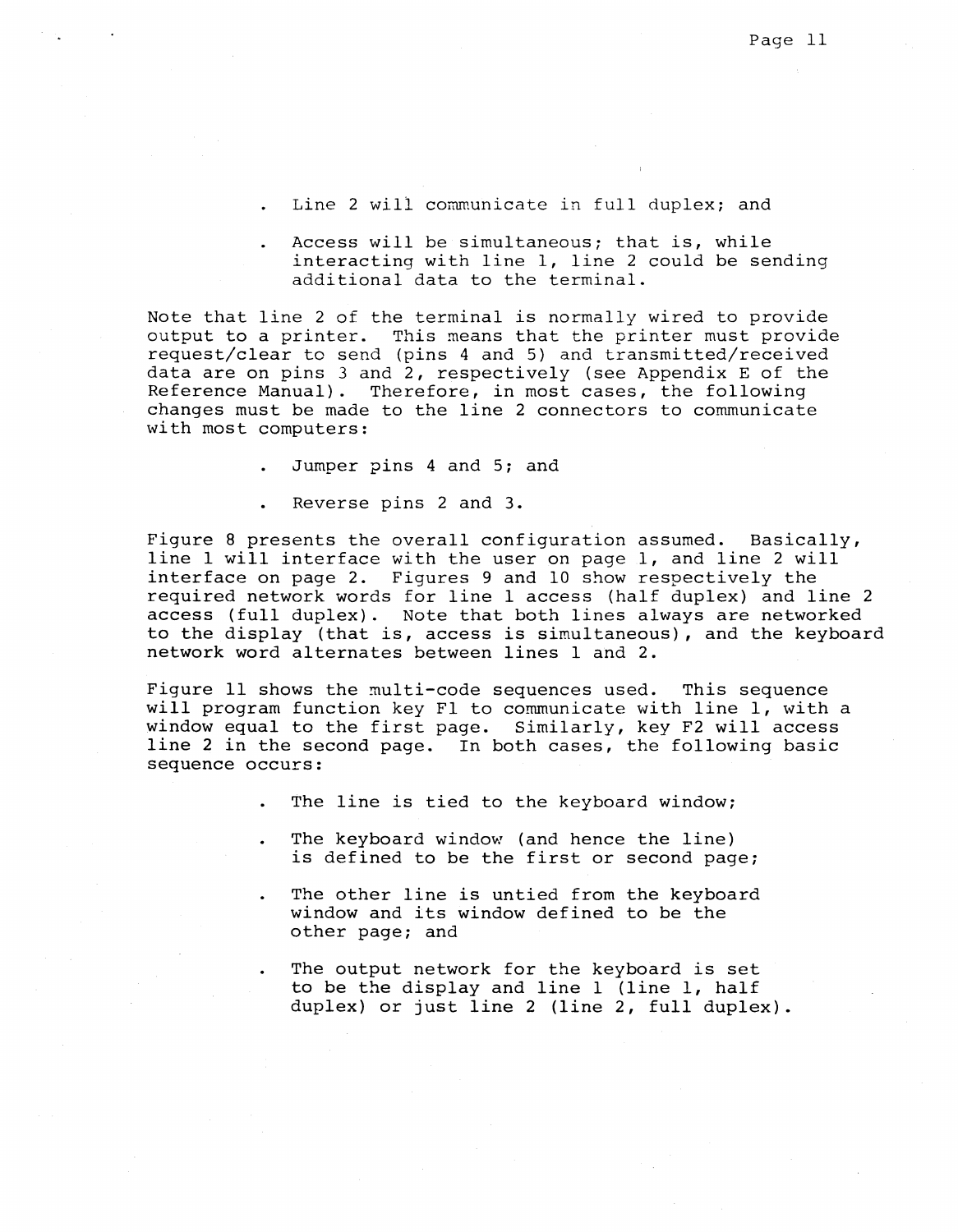## MULTIPLE COMPUTER ACCESS CONFIGURATION

![](_page_11_Figure_3.jpeg)

![](_page_11_Figure_4.jpeg)

![](_page_11_Figure_5.jpeg)

![](_page_11_Figure_6.jpeg)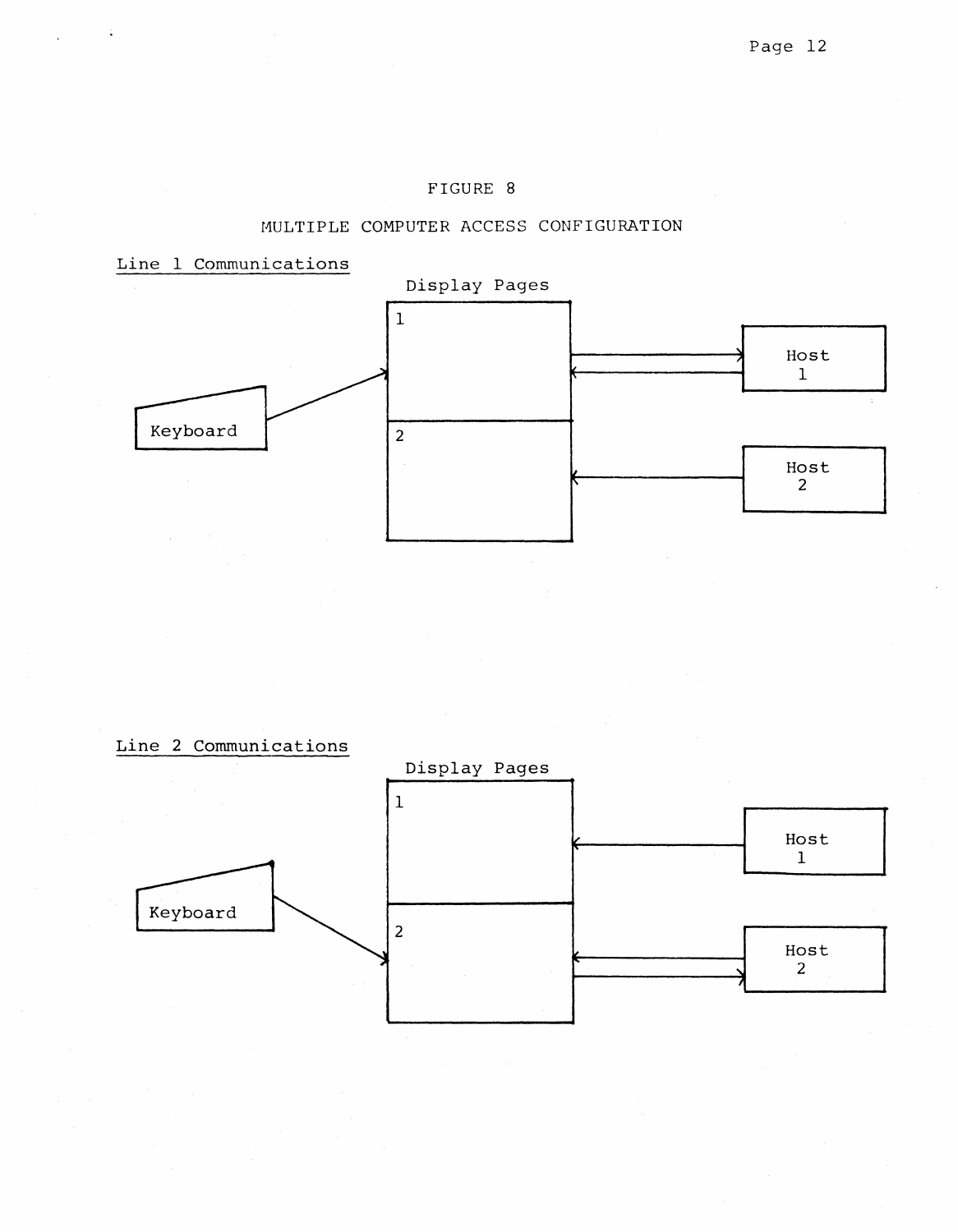![](_page_12_Figure_2.jpeg)

INPUT DEVICE NETWORK WORD OUTPUT DEVICE

![](_page_12_Figure_6.jpeg)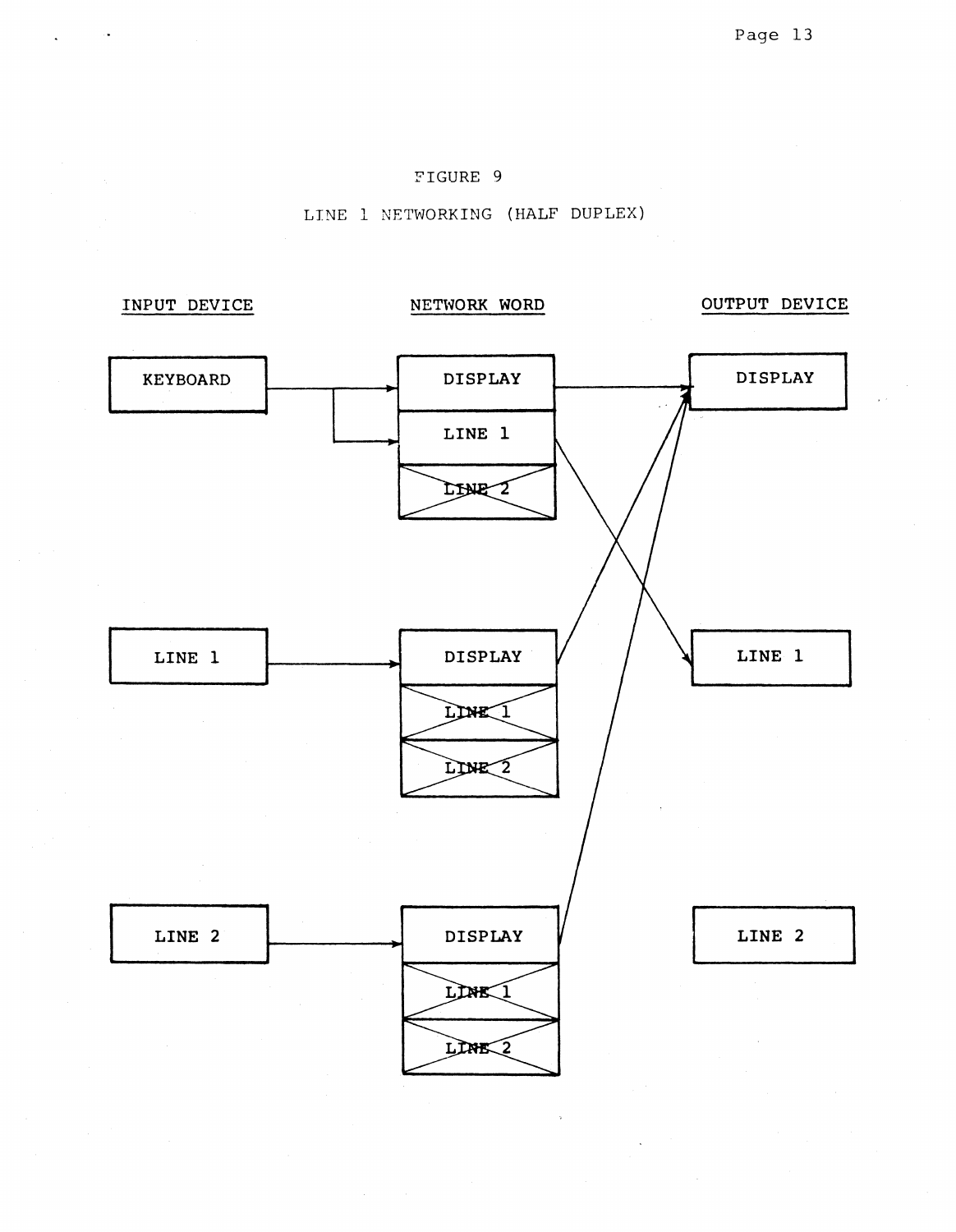## LINE 2 NETWORKING (FULL DUPLEX)

![](_page_13_Figure_3.jpeg)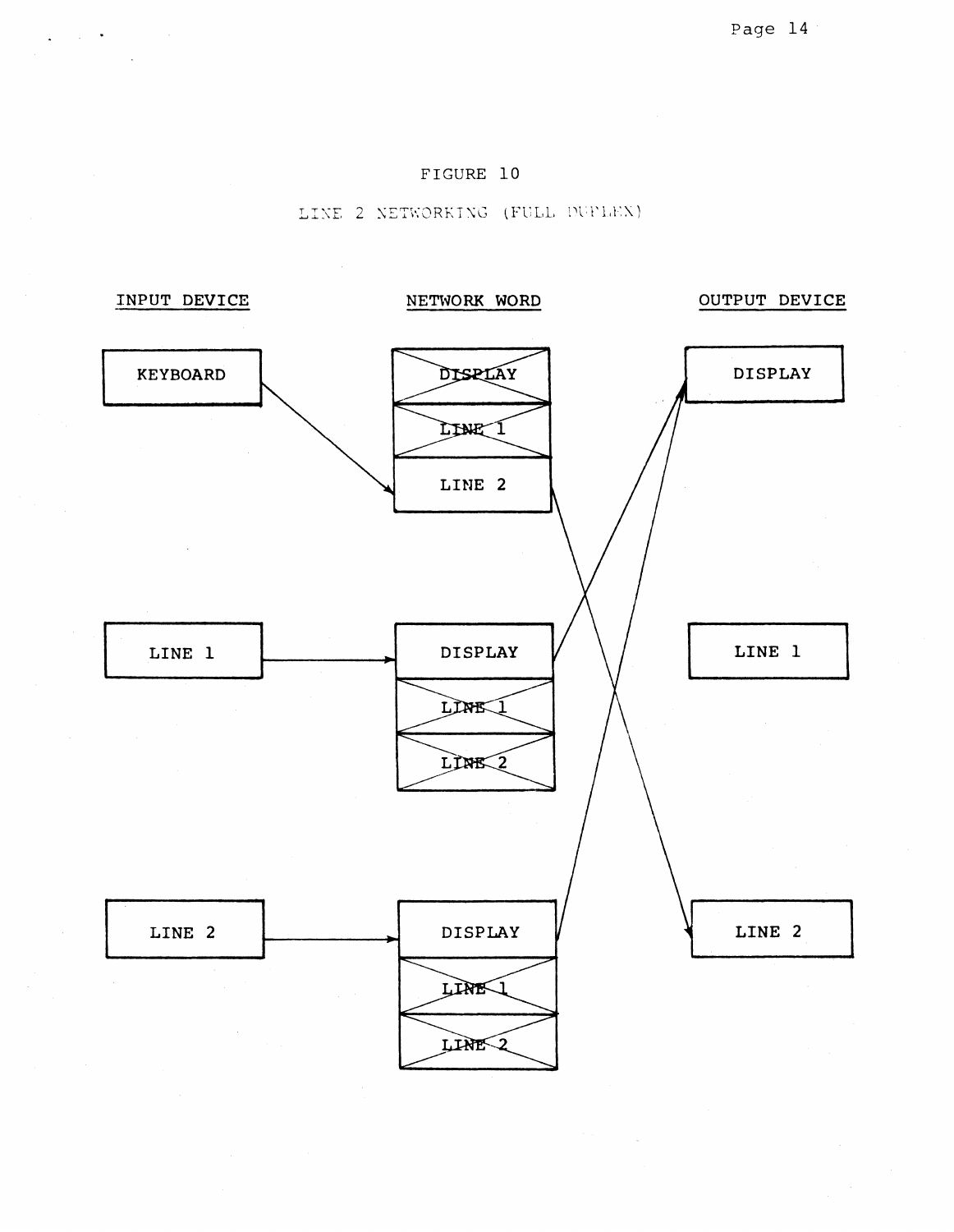$\ddot{\phantom{1}}$ 

 $\mathbf{1}$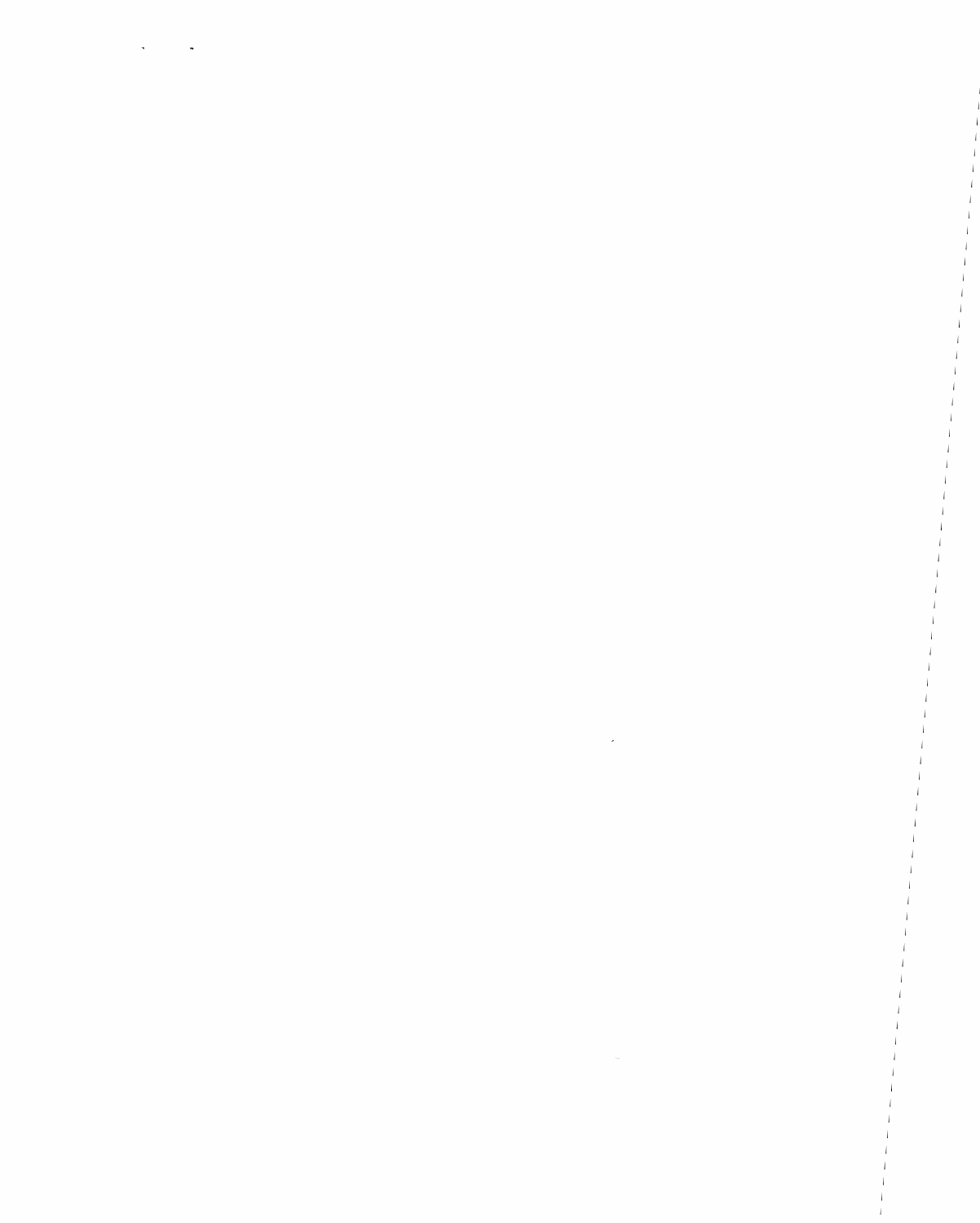# FIGURE 11 Page 16

# MULTIPLE COMPUTER ACCESS (SIMULTANEOUS)

|             | Multi-code Sequence                                             | Decimal Equivalent | Meaning                                                                                                |
|-------------|-----------------------------------------------------------------|--------------------|--------------------------------------------------------------------------------------------------------|
|             | 14. NC $Q$ ! MC $V$ $\cancel{p}$ $\cancel{p}$ 8 $\cancel{p}$ fW |                    | 27 81 33 27 118 32 32 56 112 23 Define the line 1 window to be the first<br>page (function route)      |
| 15. MC Y \$ |                                                                 | 27 89 36           | Keyboard network to line 2 only                                                                        |
| 16. MC V 8  |                                                                 | 27 86 56           | Set the start of screen to be the top<br>of the second page (line 2 window) -<br>end of F2 programming |

 $\overline{\mathbf{1}}$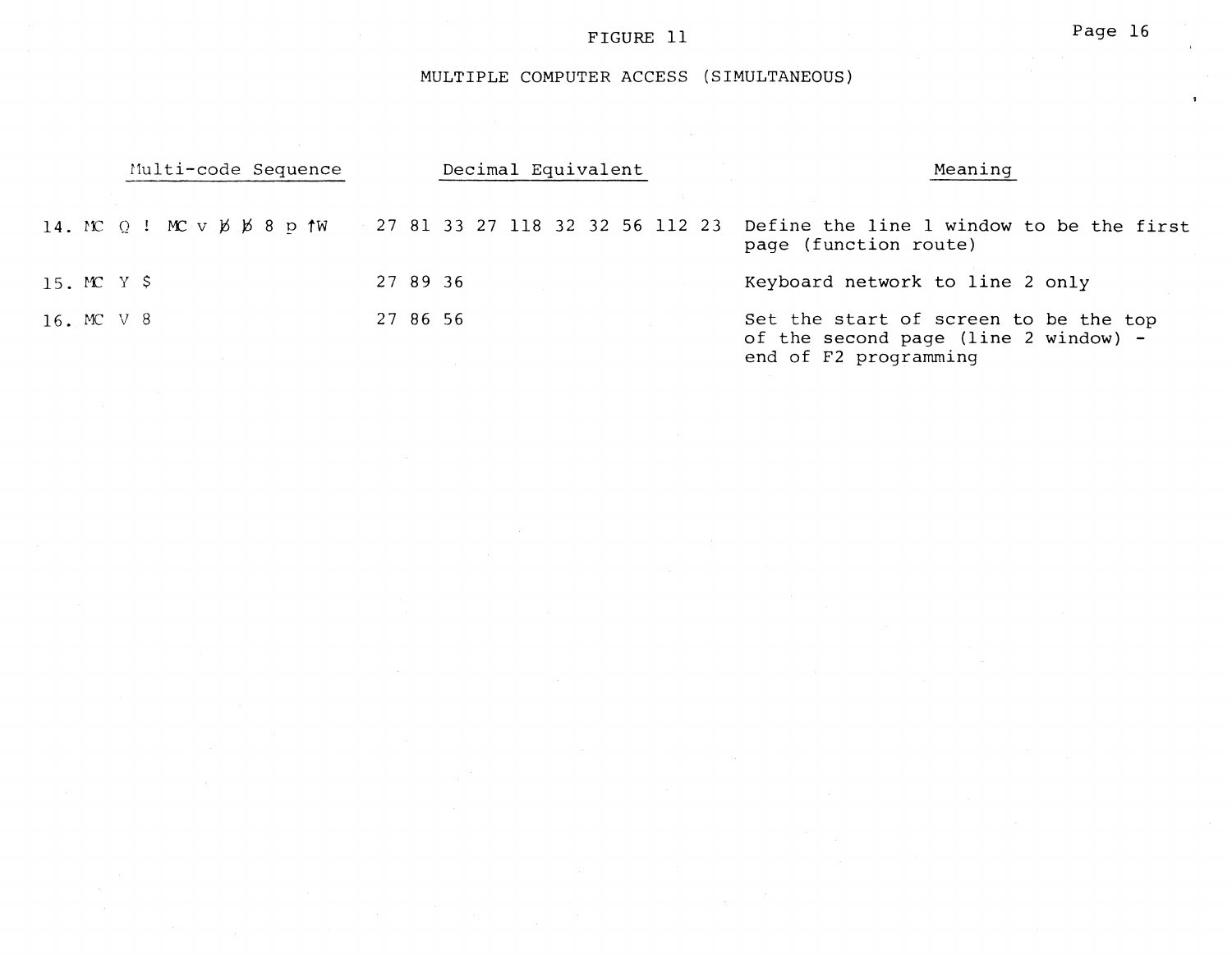This is only one example of establishing simultaneous access. Potential changes could include:

- When lines are switched, the user may need to have the cursor positioned at the next available space. In this case each function key should be programmed with the addition of the End of Text and Cursor Right commands (MC p  $MC =$ ).
- If the Break or Send keys are used, other function keys can be programmed to function route these commands to line 2 (since the keyboard will normally send them only to line 1).

Figure 12 presents a different approach which can be used on single page terminals. It assumes that both hosts will not be transmitting simultaneously. That is, the user/keyboard "controls" the access. While line 1 is being interacted with, line 2 is assumed to be idle, and vice versa. In this method both lines (by default) are tied to the keyboard window, which alternates between the top (line 1) and bottom (line 2) halves of the screen. Again, the example assumes line 1 is in half duplex and line 2 is in full duplex. The keyboard network word is then used to control transmission to the appropriate lines.

Potential changes could include those mentioned above. Also, the function keys could be programmed to reset the network word for the alternate device to not affect the display (that is, Fl would set line 2's network word entirely "off", and vice-versa).